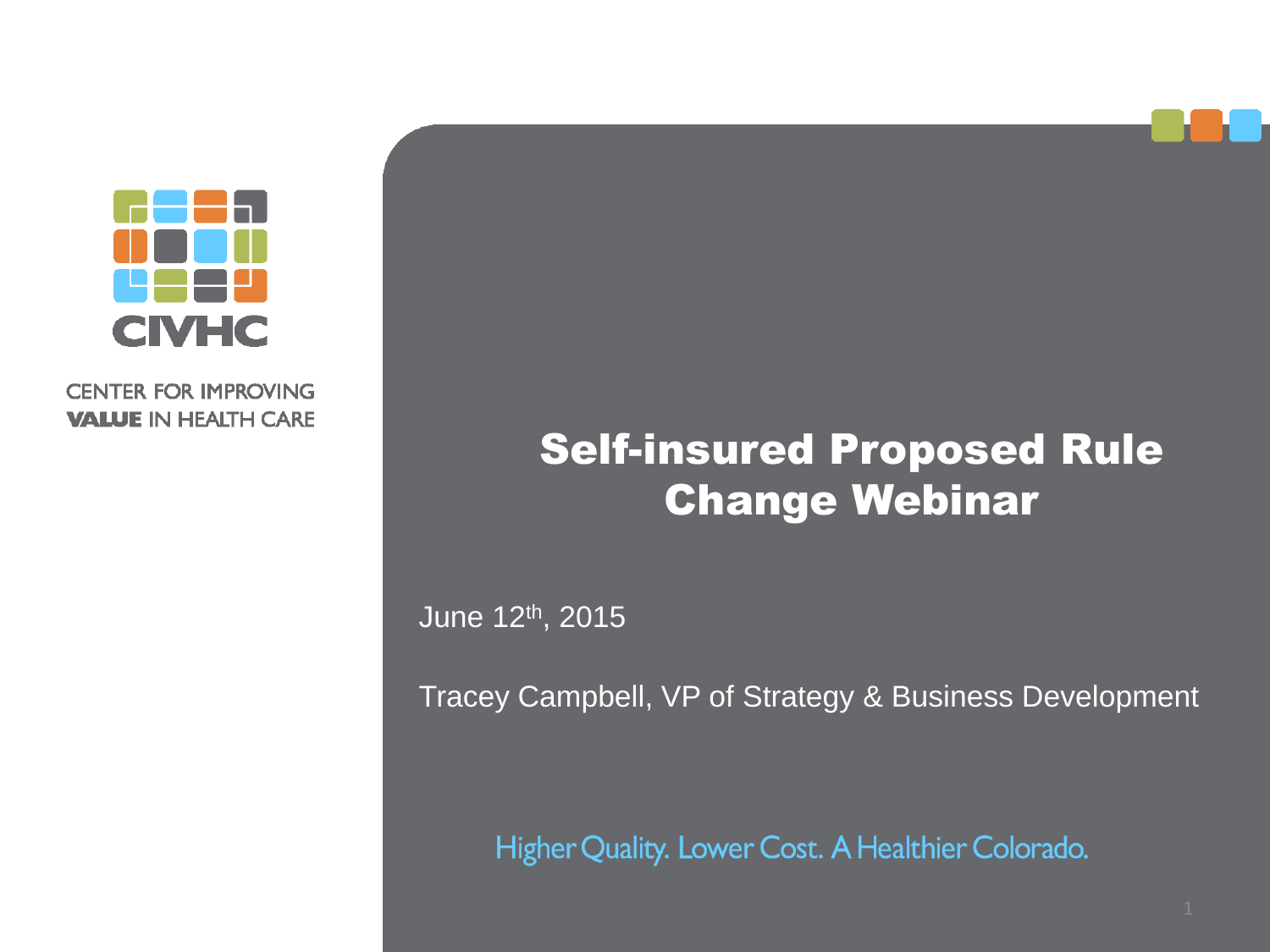# Who We Are



- Non-profit, non-partisan organization
- Founded out of recommendation from Blue Ribbon Commission on Healthcare Reform and Governor's office
- Triple Aim Mission:

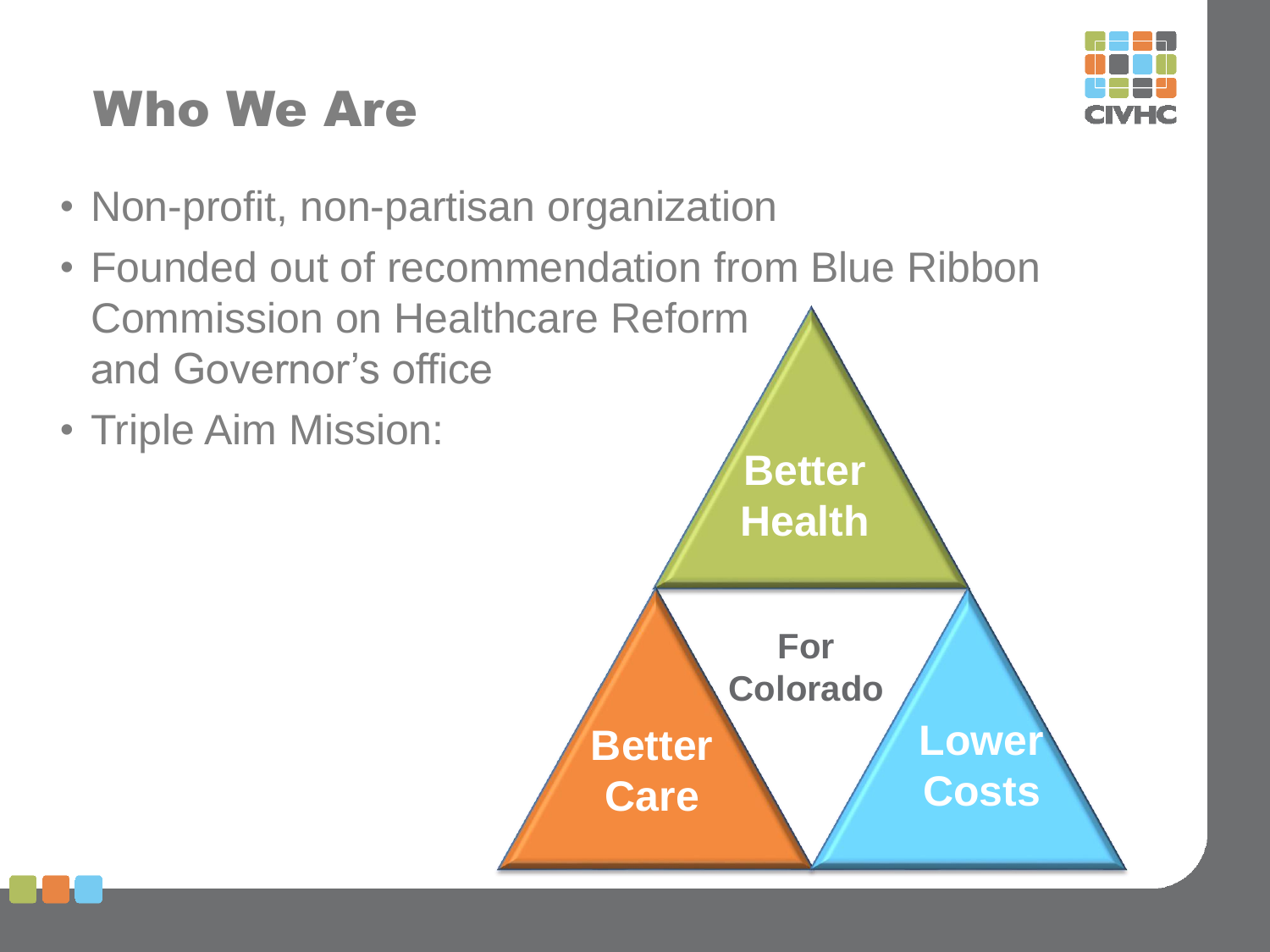## How We Do It





#### **DATA**

• We administer the Colorado All Payer Claims Database, the Database, the state's most comprehensive source of health care cost, quality and utilization claims data.



### IDENTIFY OPPORTUNITIES

• We unlock information and insights that guide how health care gets delivered, used and paid for.



#### **CONNECTING**

• We bring together organizations and individuals who share our cause, to design and drive collective change.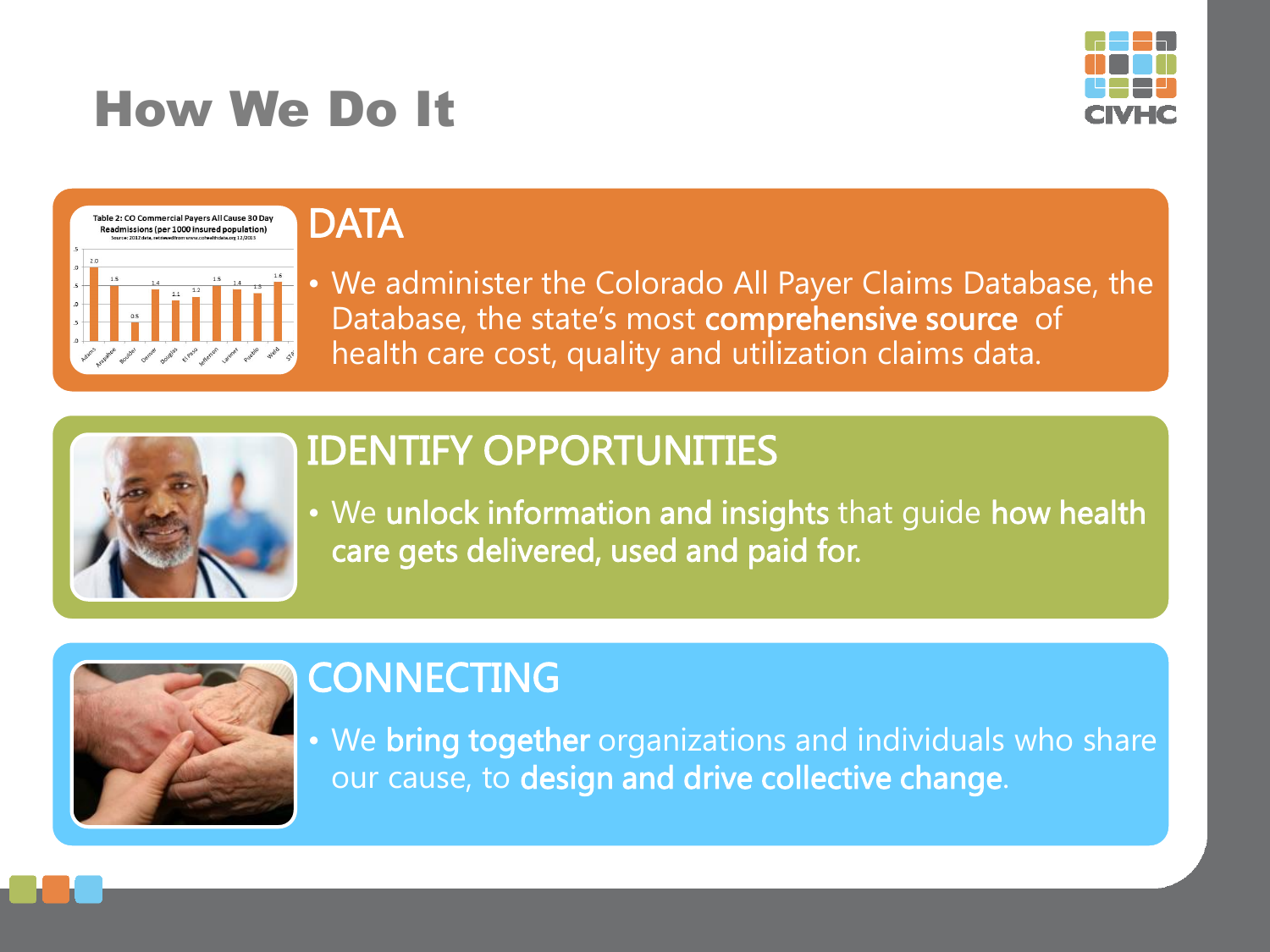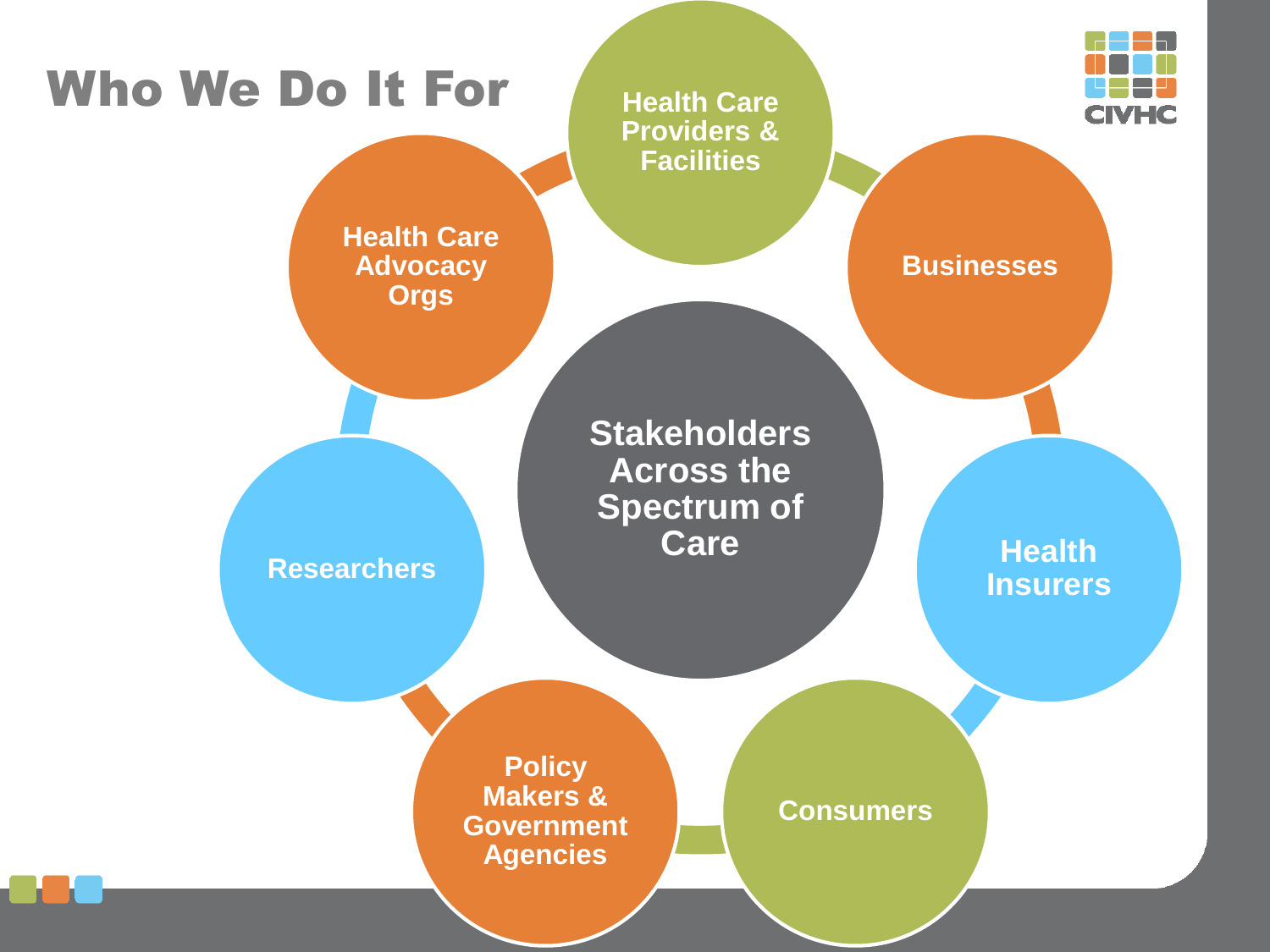## What Makes Us and Our Work Different



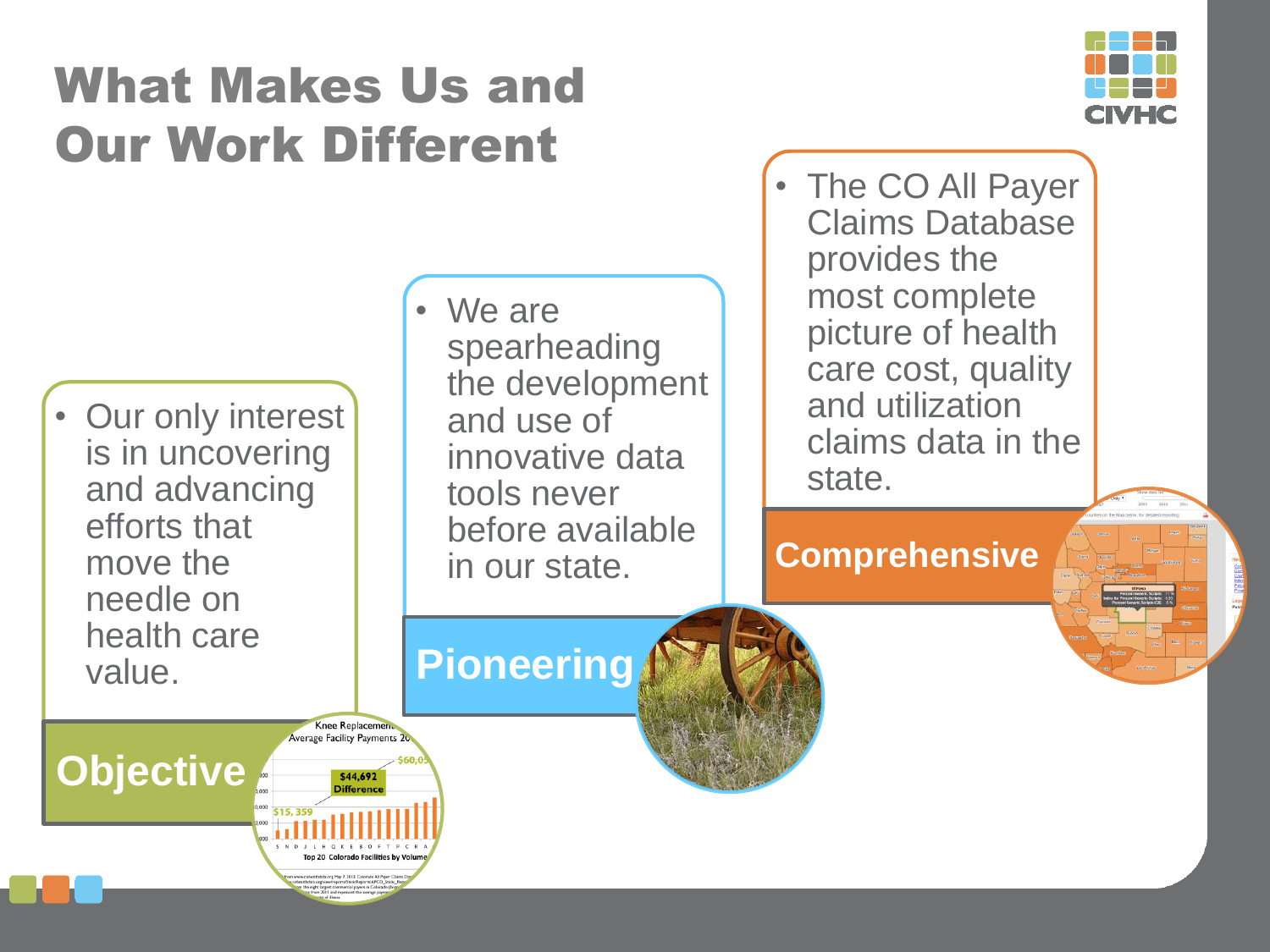## Why the need to change the APCD rule?



- **To meet the original legislative intent of the APCD Statute**
	- Contains references to employers and private purchasers of health care.

(…'Result in usable and comparable information that allows public and private health care purchasers, consumers, ……')

- Includes an important, and growing, insured market segment into the APCD which the Blue Ribbon Commission envisioned 6 years ago.
- Fulfills goal of having a comprehensive database that allows for continuous, transparent monitoring, analysis and reporting about health care utilization, expenditures, quality of care and patient safety for all Coloradans

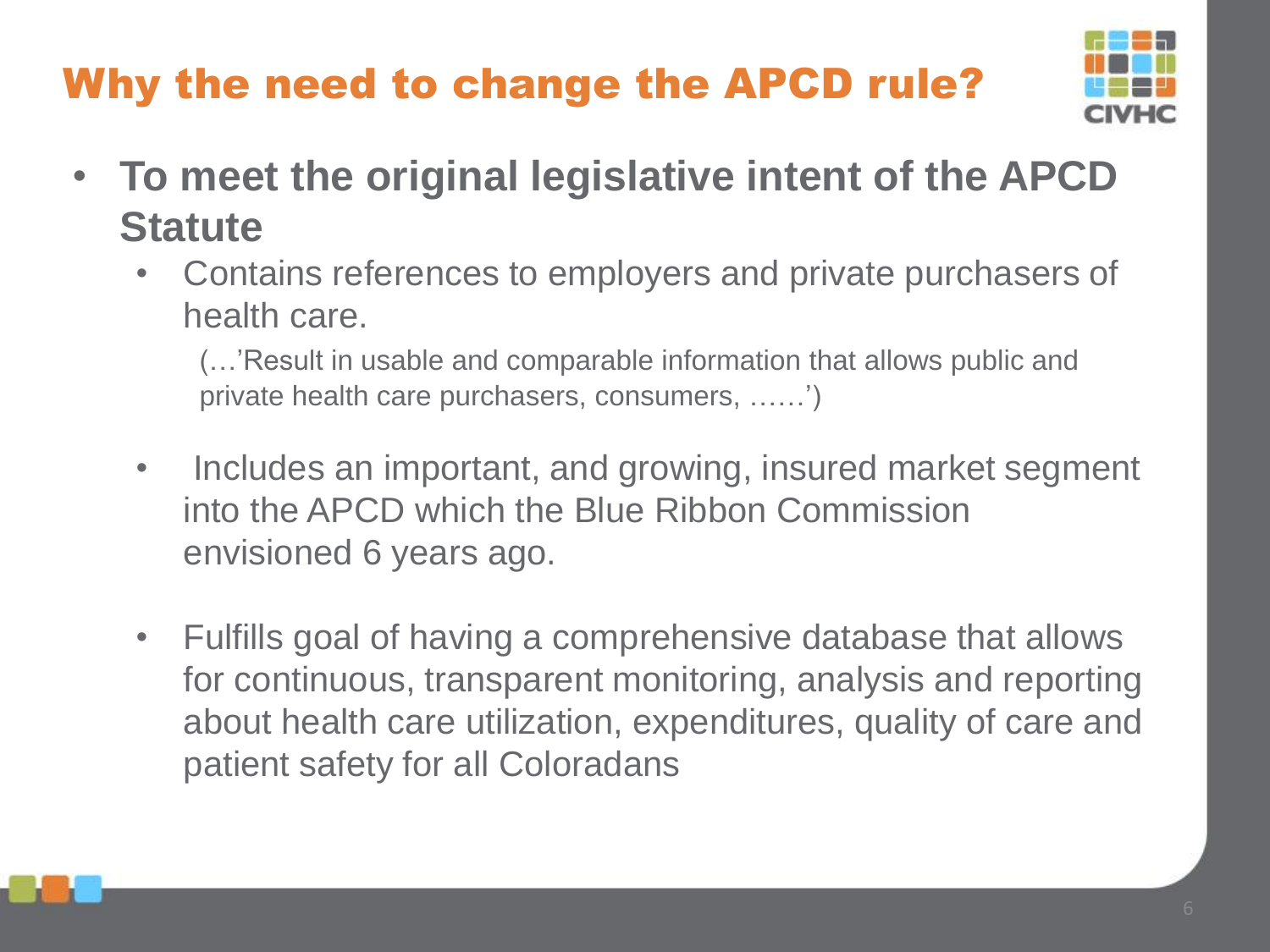

A Payer, for purposes of APCD data submissions, would be expanded to include:

- A self-insured employer-sponsored health plan covering an aggregate of 100 or more enrolled lives in Colorado
- It does not include a self-insured employer-sponsored health plan, if such health plan is administered by a third-party administrator or administrative services only organization ("TPA/ASO") that services less than an aggregate of 1,000 enrolled lives in Colorado

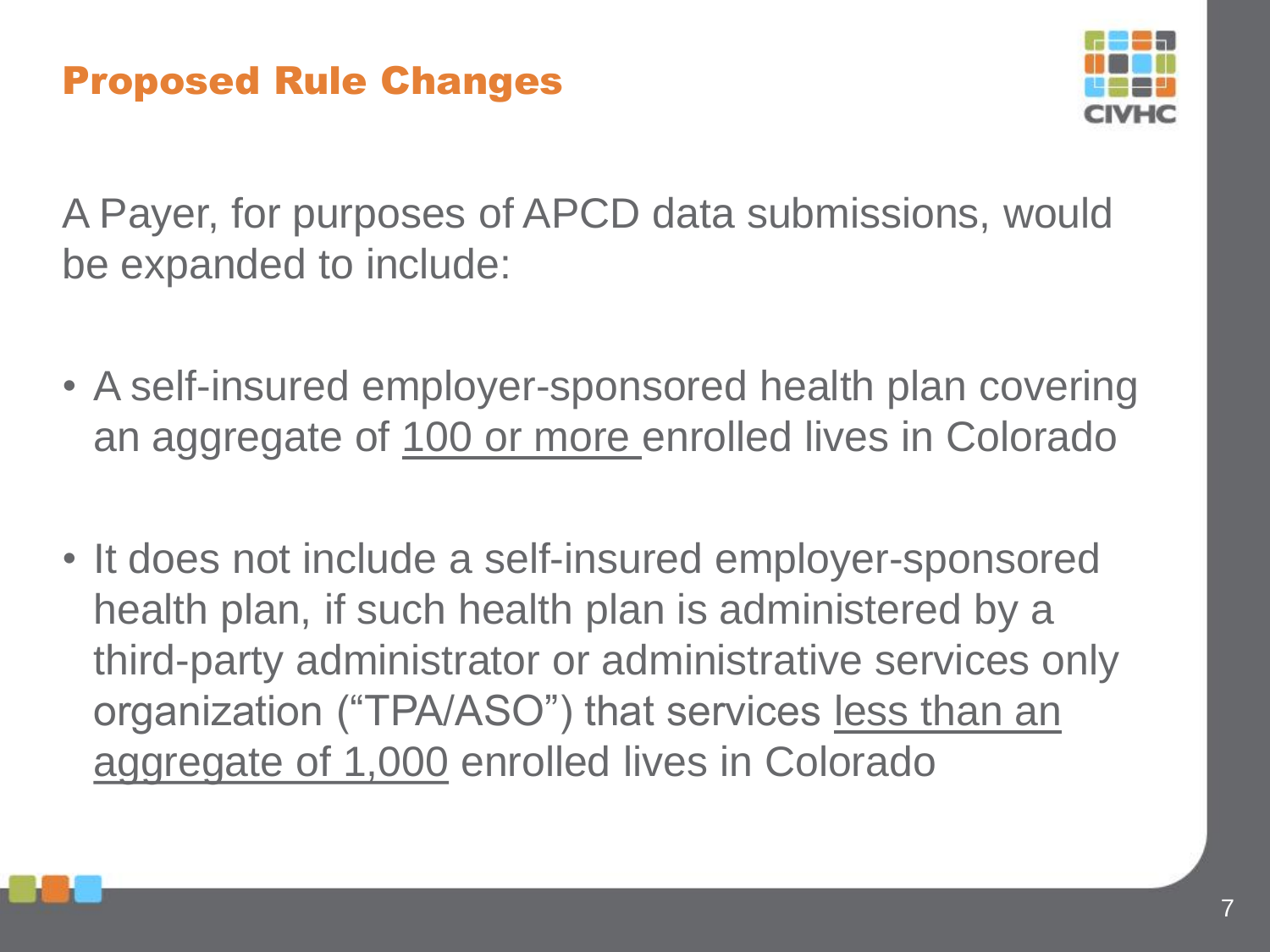

Employee Retirement Income Security Act (ERISA)

• A private health care payer subject to the provisions of the federal Employee Retirement Income Security Act (an "ERISA entity") may opt out of the data submission otherwise required under this rule for data files related to claims data for calendar years 2015 and 2016 only.

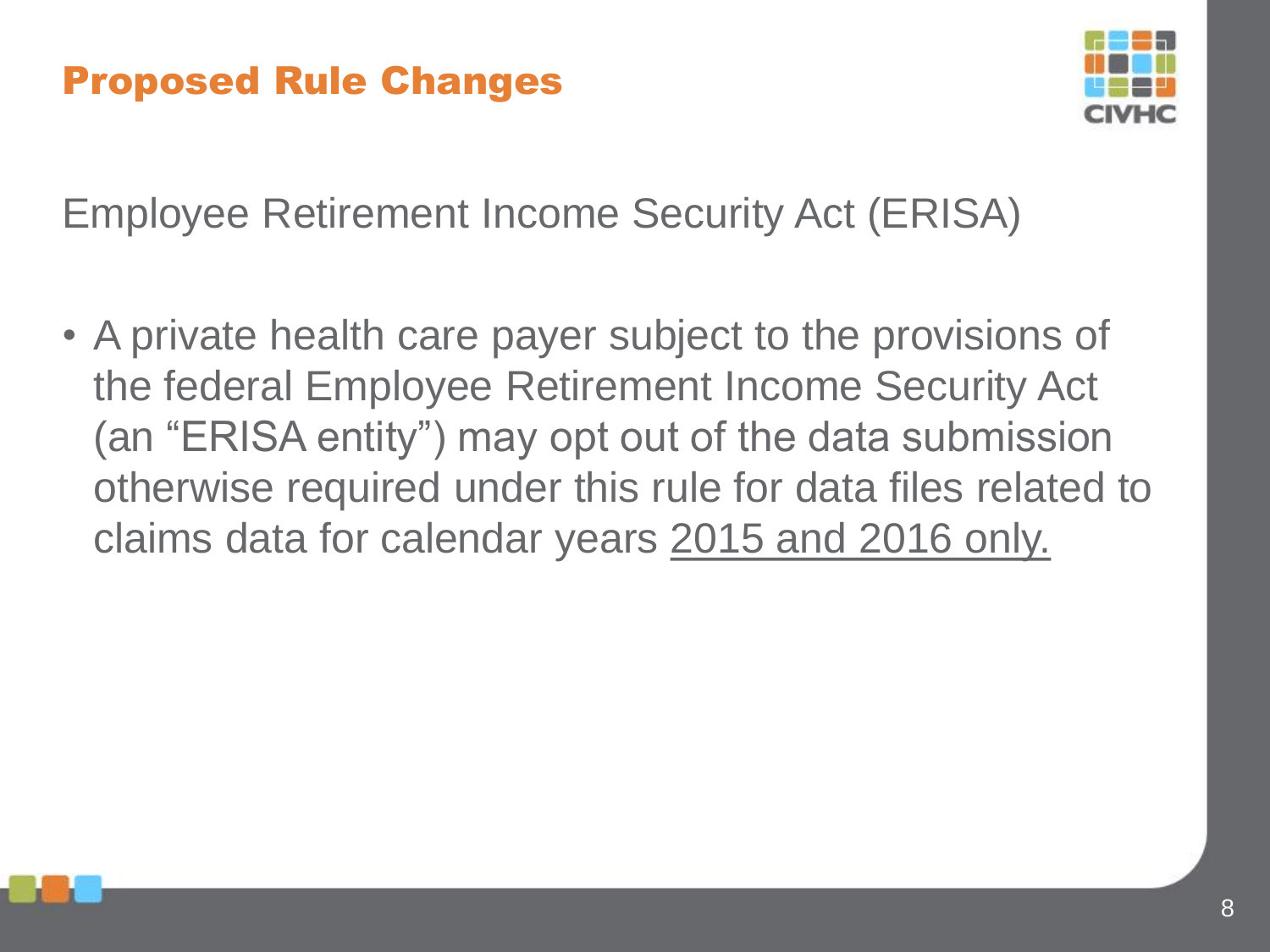

ERISA Employers Who Choose to Opt Out

• Such ERISA entity must declare that it has elected to "opt out" from (*i.e.*, decline) data submission for calendar year 2015, calendar year 2016 or both calendar years' claims data no later than 120 calendar days after the effective date of this rule.

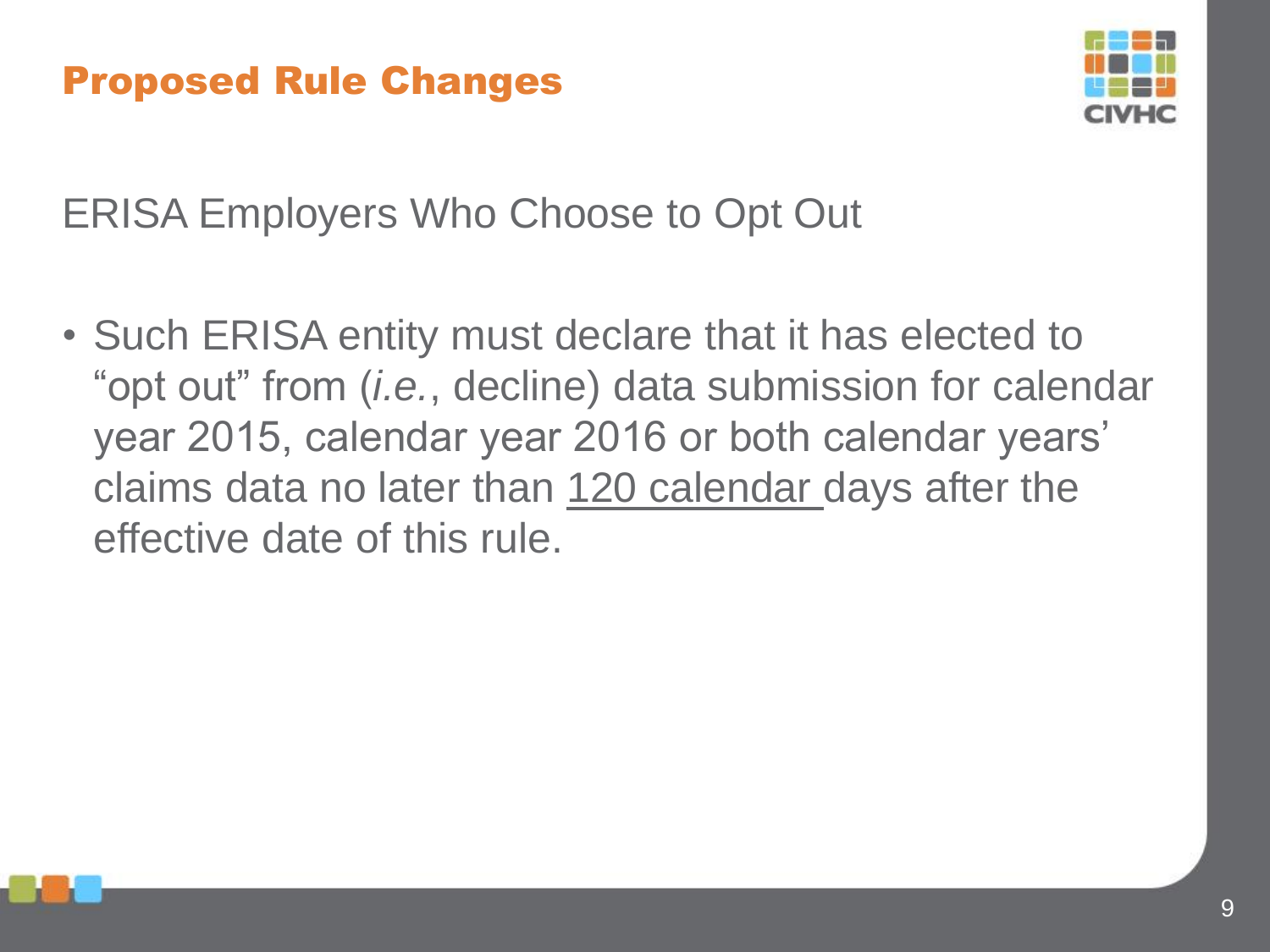

**Penalties** 

• The penalties shall not be levied against any private health care payer that is a self-insured employersponsored health plan for data submissions related to claims data for calendar years 2015 and 2016 only, unless such private health care payer is an ERISA entity and willfully neglects to submit an opt out form.

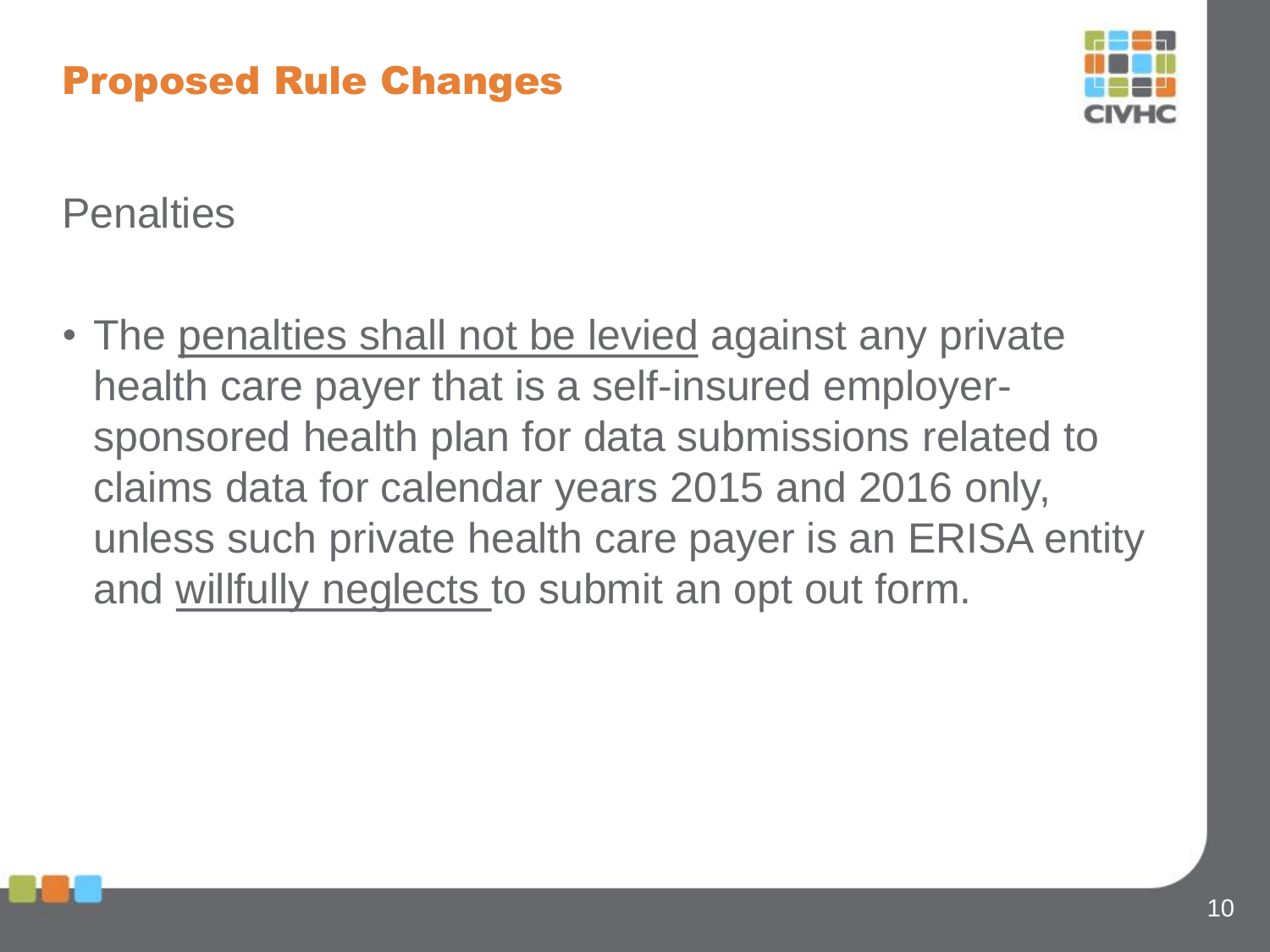### National View of Self-Funded Data Collection



| <b>APCD Data</b><br>Sources by State<br>(as of April 2014) | <b>Commercial</b> | <b>Medicare</b> | <b>Medicaid</b> | Self-Funded /<br><b>Third Party Administrator (TPA)</b> |
|------------------------------------------------------------|-------------------|-----------------|-----------------|---------------------------------------------------------|
| Colorado                                                   |                   | Dec 2015        |                 | Planned                                                 |
| Connecticut (a)                                            | Planned           | Planned         | Planned         | Voluntary                                               |
| <b>Kansas</b>                                              | $\checkmark$      | Planned         | $\checkmark$    | Under review                                            |
| <b>Maine</b>                                               | $\checkmark$      | $\checkmark$    |                 | $\checkmark$                                            |
| <b>Maryland</b>                                            |                   | $\checkmark$    |                 | $\checkmark$                                            |
| <b>Massachusetts</b>                                       | $\checkmark$      | $\checkmark$    |                 | $\checkmark$                                            |
| <b>Minnesota</b>                                           | $\checkmark$      | $\checkmark$    |                 | $\checkmark$                                            |
| <b>New Hampshire</b>                                       | $\checkmark$      |                 |                 |                                                         |
| New York(a)                                                | Planned           | Planned         | Planned         | Planned                                                 |
| Oregon                                                     | $\checkmark$      | $\checkmark$    |                 | $\checkmark$                                            |
| <b>Rhode Island</b>                                        | $\checkmark$      | ✓               |                 | ✓                                                       |
| <b>Tennessee</b>                                           | $\checkmark$      | Planned         |                 |                                                         |
| <b>Utah</b>                                                | $\checkmark$      | Planned         |                 |                                                         |
| <b>Vermont</b>                                             |                   | $\checkmark$    |                 |                                                         |
| Virginia (b)                                               | Planned           | Planned         | Planned         | Planned                                                 |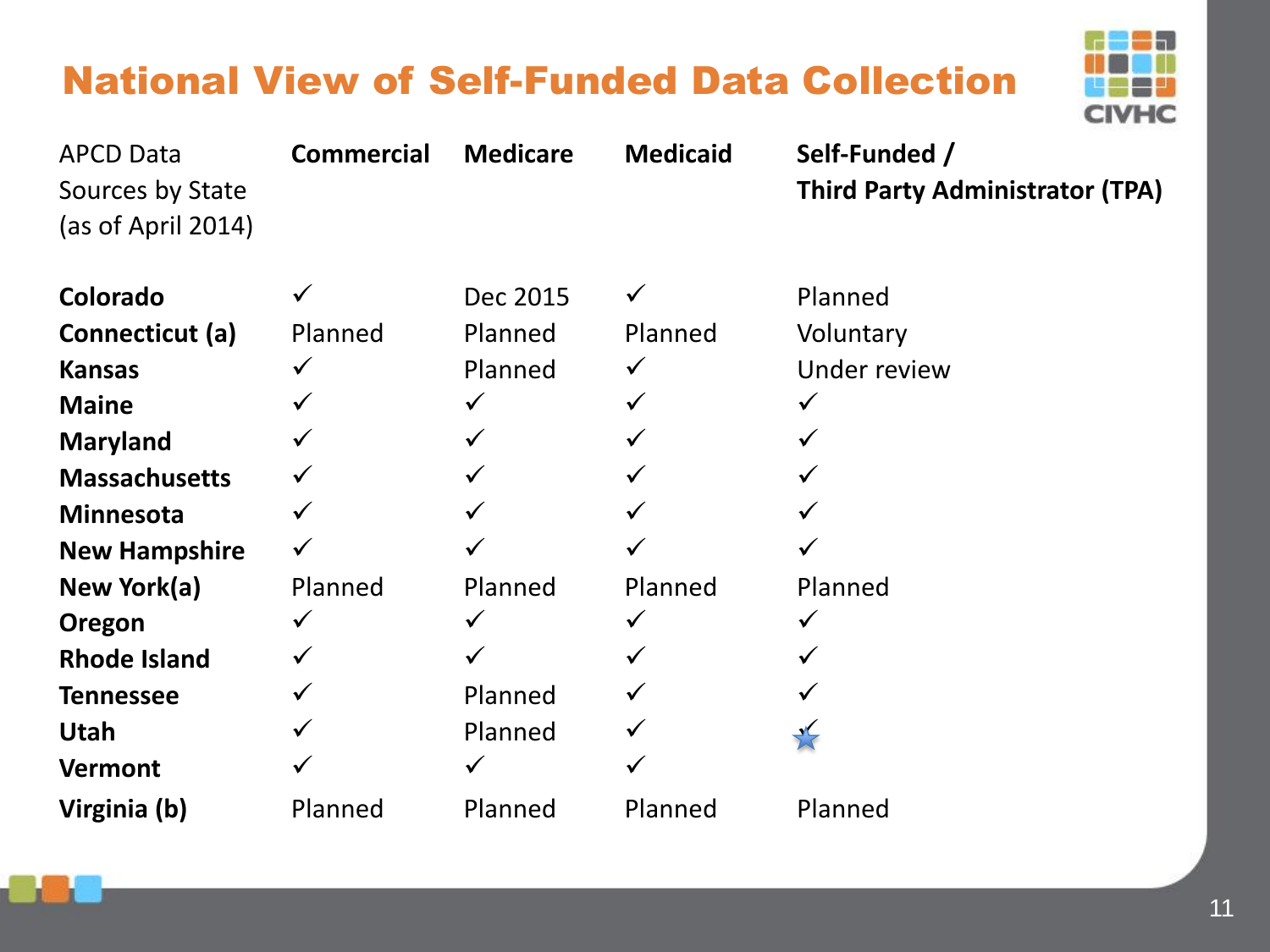### Timeline for rule Implementation



| <b>Activity</b>                                                                                                | <b>Dates</b>                                                                                                                    |
|----------------------------------------------------------------------------------------------------------------|---------------------------------------------------------------------------------------------------------------------------------|
| <b>Rule packet to HCPF Coordinator</b>                                                                         | <b>February 23, 2015</b>                                                                                                        |
| <b>Outreach Communications to Health Plans, ASOs and</b><br><b>TPAs</b>                                        | <b>Emails: February 3, February 11,</b><br><b>February 18, 2015</b><br>Webinar: February 25th, 2015<br>Webinar: June 12th, 2015 |
| Individual email communication with submitters plans                                                           | <b>Ongoing, communications with</b><br>submitters daily                                                                         |
| <b>Public Review Meeting</b>                                                                                   | March 23, 2015                                                                                                                  |
| <b>Revised Rule to Coordinator</b>                                                                             | <b>April 7, 2015</b>                                                                                                            |
| <b>Hearing Date</b>                                                                                            | June 29, 2015                                                                                                                   |
| <b>APCD Rule Change Effective</b>                                                                              | <b>August 30, 2015</b>                                                                                                          |
| Rule implementation of v7 DSG effective, Opt-out<br>forms due<br>(120 days after effective date)               | <b>December 28, 2015</b>                                                                                                        |
| New Submitter (ASO/TPA Self-insured) test files due<br>(Three months of data)                                  | February 8, 2016                                                                                                                |
| New Submitter (ASO/TPA Self-insured) Historical file<br>submissions due<br>(January 1,2015 - December 31,2015) | May 6, 2016                                                                                                                     |
| <b>New Submitter (ASO/TPA Self-insured) Complete</b><br>production files due (January 1,2015- current)         | June 30, 2016 Regular submissions<br>going forward                                                                              |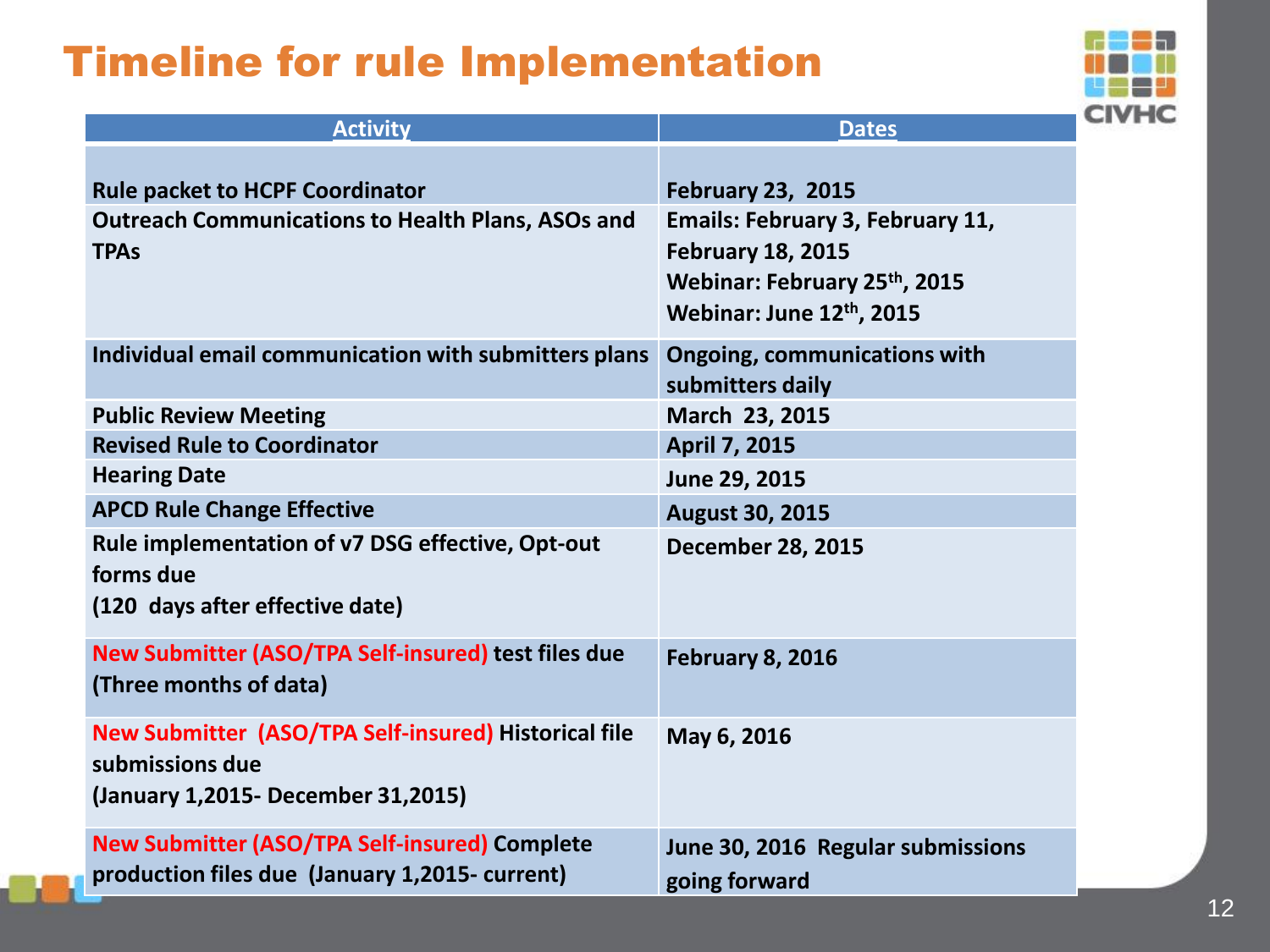### Rule Hearing Information



- Date: June 29th
- Time: 2:00-4:00pm
- Location: 303 East 17th Avenue, 7AB
- Public Comments must be received by June 22nd, 2015